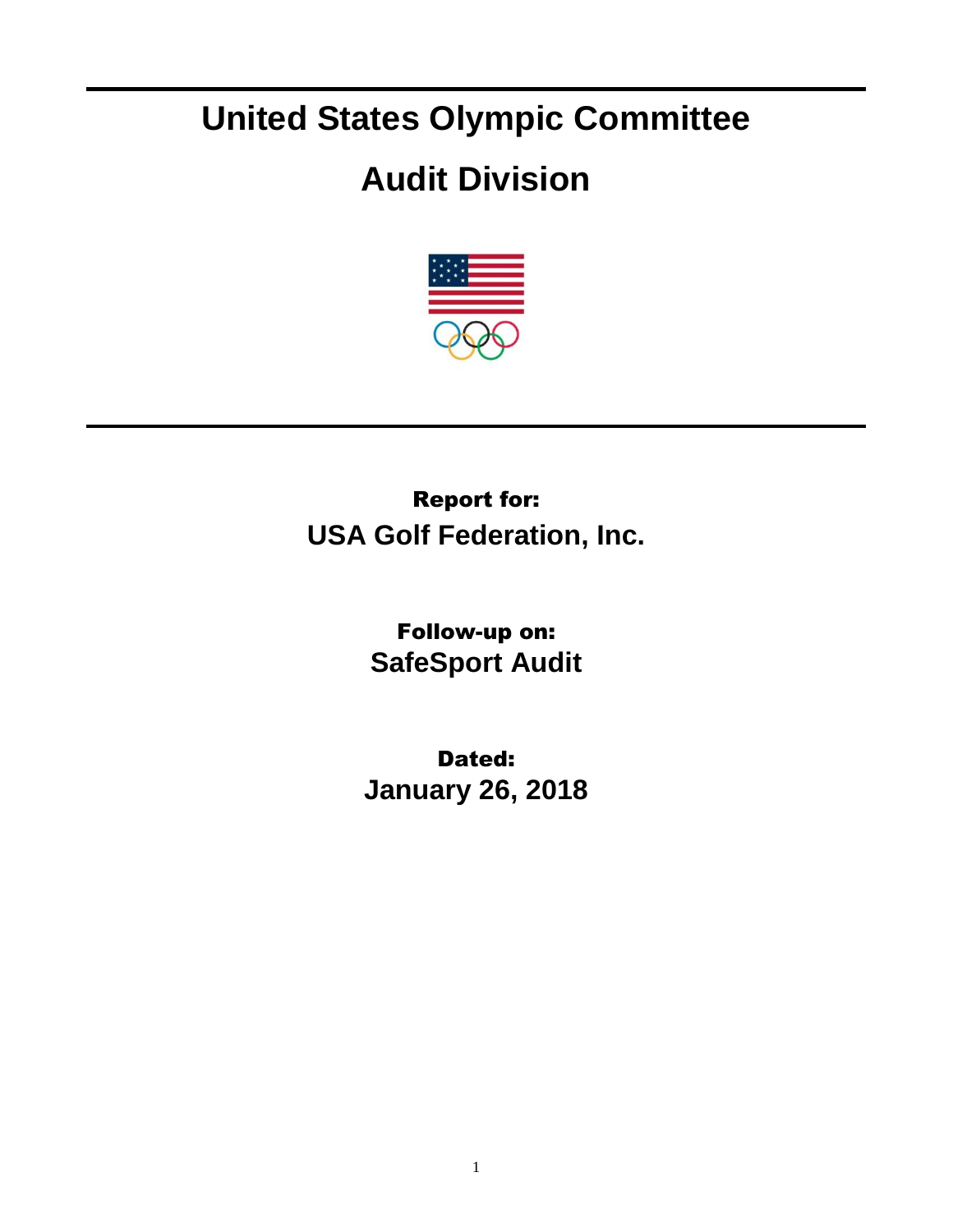UNITED STATES OLYMPIC COMMITTEE 1 Olympic Plaza Colorado Springs, CO 80909



January 26, 2018

Andy Levinson Executive Director USA Golf Federation, Inc.

Dear Andy,

During the second and third quarter of 2017, Baker Tilly Virchow Krause (Baker Tilly) performed a SafeSport audit of the USA Golf Federation, Inc. (USA Golf). The purpose of the follow-up review is to report the status of recommendations from the SafeSport audit of USA Golf dated October 2017. Our methodology was limited to communication with USA Golf and a review of various policies provided by the organization. The Audit Division did not perform additional audit work to verify action was taken. However, SafeSport will continue to be tested during the routine audit process.

The review found that the recommendations were implemented and are considered closed. Overall, USA Golf was prompt to implement the recommendations made in the SafeSport audit.

Ellen A Sent

We thank you and your staff for assisting in the follow-up review.

Sincerely,

Julit Julle

Bridget Toelle, CPA, CIA Ellen Senf Senior Director, Audit Staff Auditor

cc: Scott Blackmun John Bodenhamer Rick Adams Kerry Haigh Gary Johansen Yared Alula Chris McCleary